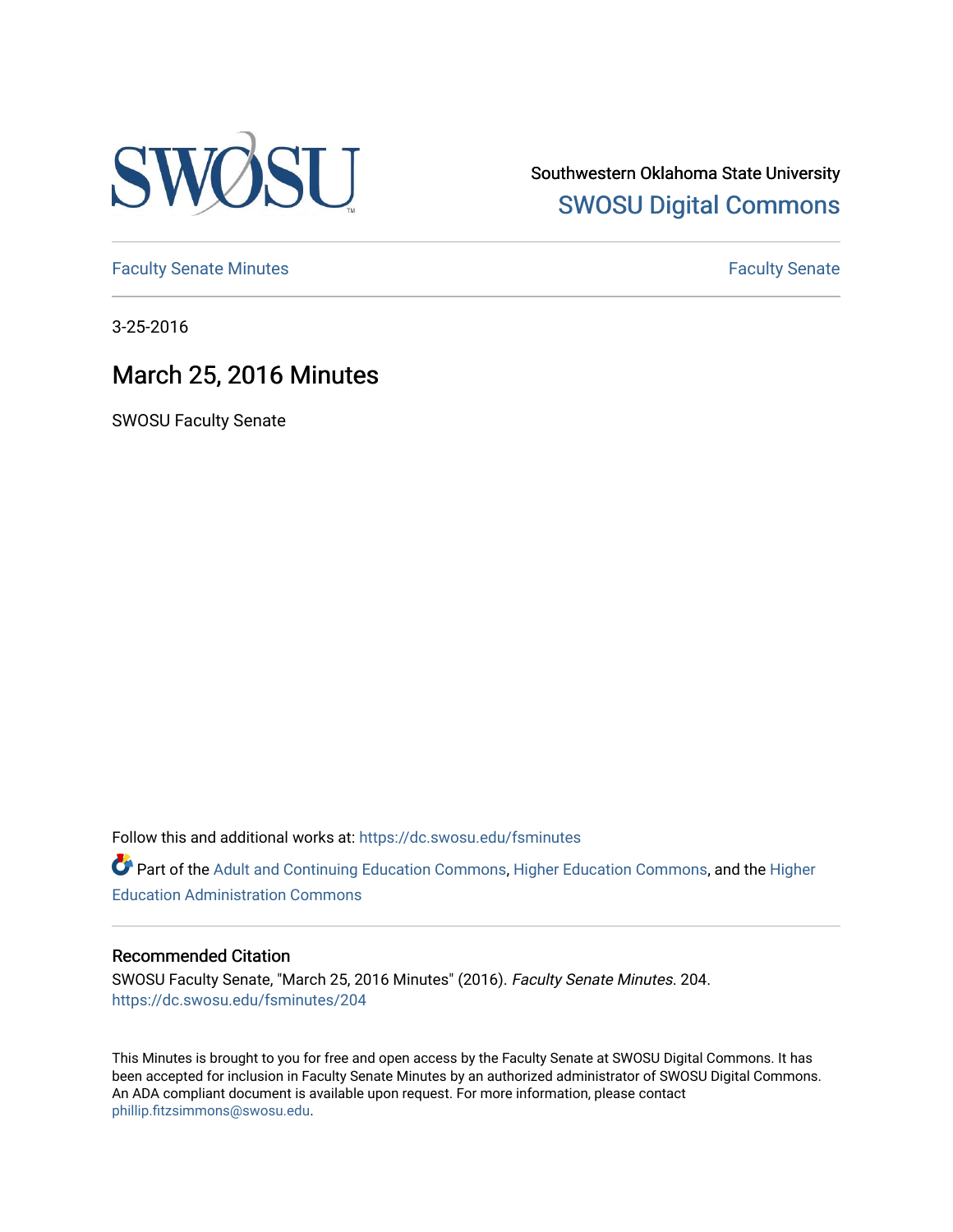## SWOSU Faculty Senate

## March 25, 2016 Approved Minutes

- I. **Call to Order**: Faculty Senate President Jared Edwards called the meeting to order at 2:03 pm in HEC 201.
- II. **Establishment of a Quorum**: Tammy Blatnick, John Bradshaw, Krista Brooks, Brad Bryant, Lisa Castle, Dayna Coker (via ITV), Tommye Davis (via ITV), Stacey DiPaolo, Jerry Dunn, Jared Edwards, Kristin Griffeath, Ryan Haggard, Edna Patanian (via ITV) (for Tiffany Kessler), Sunu Kodumthara, Ron Koehn, Doug Linder, Jim Long, Scott Long, Kris Mahlock, Tom McNamara, Evette Meliza, Bo Pagliasotti, Linda Pye, Hardeep Saluja (for Les Ramos), Ann Russell, Lisa Schroeder, Jeremy Evert (for Karen Sweeney), Marcy Tanner, Wayne Trail, Trisha Wald and Austin Cantrell.
- III. **Certification of Substitutes**: Edna Patatanian for Tiffany Kessler, Hardeep Saluja for Les Ramos, and Jeremy Evert for Karen Sweeney.
- IV. **Approval of Minutes**: Minutes approved by acclamation.

#### **V. Announcements**

#### **a. President Jared Edwards**

- *i. Executive Council Meeting of 3/7/16*
	- 1. Extensive discussion was held on the multiple budget cuts experienced both for the initial budget and at following budget cuts due to revenue failures.
		- a) Our increase in enrollment and tuition increase almost covered our cuts.
		- b) Vice President Fagan shared his concern that the real goal was to get through FY 2017 without leaving too little reserves to work with for FY2018.
		- c) Vice President Fagan shared that priorities during financial difficulties are
			- i) Faculty in Classrooms
			- ii) Scholarships
			- iii) Student Employment
			- iv) Technology
- 2. Retention initiatives were emphasized
	- a) The Bridge Program
	- b) Supplemental Instruction (merged with the Orientation Leader Program)
	- c) Changes in Advising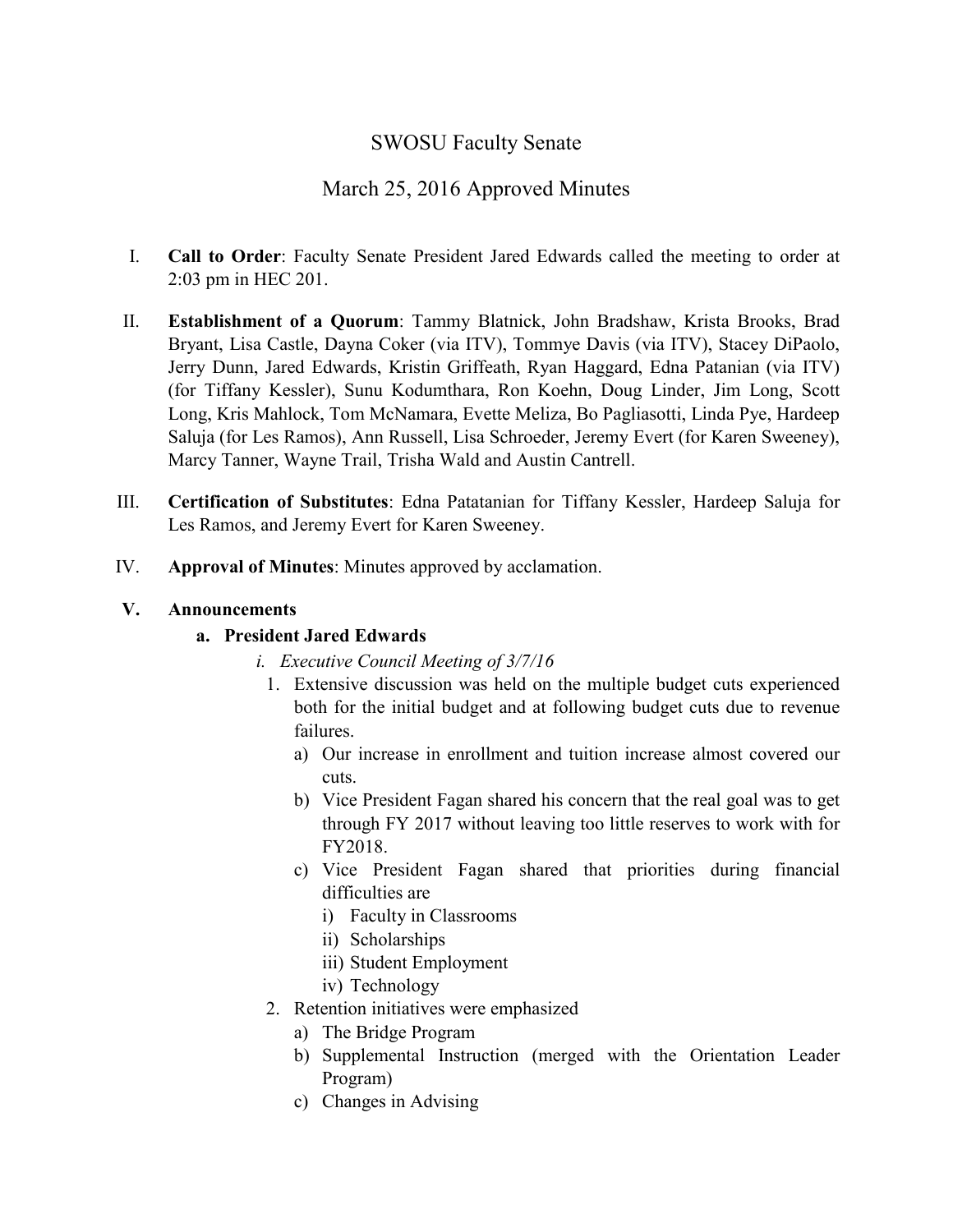#### *ii. Administrative Council Meeting of 3/7/16*

- 1. Housing Contracts are increasing
- 2. There will be a health fair on April  $6<sup>th</sup>$ , watch for details.
- 3. Faculty Survey of Student Engagement will be available 3/29. We are encouraged to complete it.
- 4. Accessibility training videos are being produced.
- 5. 1,834 fully admitted incoming students(200 ahead of last year's pace)
- 6. The  $1<sup>st</sup> NSO$  is full, and the  $2<sup>nd</sup>$  is almost full
- 7. 159 prospective students visited in February
- 8. 79 schools signed up for SWIM
- 9. Nate Downs is the new director of the Pioneer Cellular Event Center
- 10. Retirement takes 3 ½ to 4 months to process (please let HR know if you are planning to retire)
- 11. Reminder that drives, sidewalks, and parking lots are maintained through a dedicated fee
- 12. A new "Shopping Sheet" is available to students through Campus Connect. It allows them to calculate cost relative to their own financial aid package.
- 13. April  $15<sup>th</sup>$  is the deadline for graduation applications to be included in the commencement program.
- 14. There will be a new 10 week, self-paced course in the summer to prepare students to retest relative to remediation.
- 15. Vice President Fagan stated that "Furloughs and Work Force reductions are simply not our style."
- *iii. Meeting with Provost on 3/21/16*
	- 1. The retrenchment policy is still being considered for next year under worst case scenarios which could be across the board faculty cuts and/or targeted cuts based on numbers within departments.
	- 2. Early retirement may be offered to those who are close enough to retirement to offer a financial advantage and who are departments facing loss of faculty lines.
	- 3. Dr. South asked for the Senate to consider current policy or lack of policy related to penalties for academic dishonesty and students' ability to make up work missed for university sponsored travel (see new business).

#### **b. Secretary/Treasurer Trisha Wald**

- i. Roll Sheet—please sign
- ii. Treasurer's Report
	- 1. Banc First
		- a. February Balance: \$1408.74
		- b. Current Balance: \$1408.74
		- 2. University Account
			- a. February Balance: \$105.01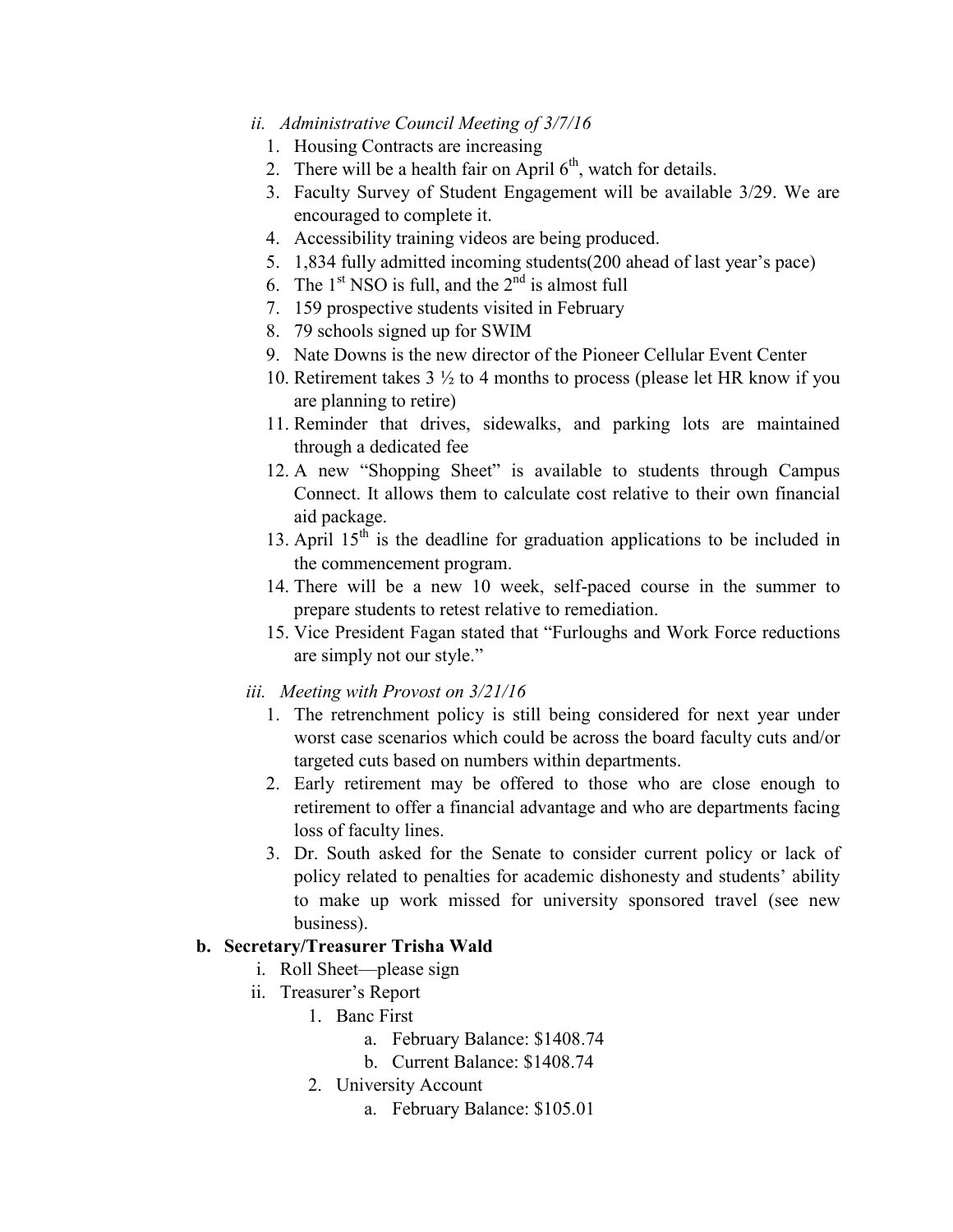#### b. Current Balance: \$105.01

- c. **President-Elect Tom McNamara**: Nothing to report.
- d. **Past President Evette Meliza**: Nothing to report.
- e. **Student Government President Austin Cantrell**: Nothing to report.

### **VI. Reports from Standing and Ad Hoc Committees**:

- a. **Report from the Nominations Committee**—See Appendix A (Scott Long).
- b. **Report from Personnel Policies Committee** (Wayne Trail): The committee has not yet reached a conclusion and will report back in April.

#### **VII. Unfinished Business**

- a. (Tabled at the January Meeting) Due to concerns stemming from the perception that the Faculty Senate discussion regarding international students has resulted in no specific action, it is proposed the Faculty Senate authorize the following actions in given order:
	- i. The President of the Faculty Senate shall seek specific information on the current timetable for addressing the successful transition of international students.
	- ii. If there is no clear plan and/or timetable to form an advisory board to address these and other major concerns, the President of the Faculty Senate shall request that an advisory board be established as soon as possible.
	- iii. If the university administration does not form an advisory board by January 29, 2016, then the Faculty Senate shall organize an advisory board to analyze concerns and provide recommendations to the administration.

Motion was taken off the table with no opposition. After discussion, said motion was called to question and unanimously failed.

#### **VIII. New Business**

- a. Discussion of the composition of the International Student Task Force
	- i. **Faculty Senate Motion 2016-03-01:** Faculty Senate requests that the Senate receive at least one seat on the International Student Task Force.
		- i. Motion was unanimously approved.
	- ii. **Faculty Senate Motion 2016**-**03-02:** Faculty Senate moves that Dr. Muatasem Ubeidat and Dr. Cynthia Pena, pending their approval, serve as representatives of the Faculty Senate on the International Student Task Force.
		- i. Motion was unanimously approved.
- b. Dr. South has asked the Senate to consider:
	- i. Policy regarding coursework and student travel for university events.
		- i. After discussion, no motions were made.
	- ii. The policy regarding academic dishonesty and faculty determination of penalties
		- i. **Faculty Senate Motion 2016-03-03**: Faculty Senate endorses the current policy on academic dishonesty.
			- 1. Motion was unanimously approved.
- c. Resolution Regarding the SWOSU Bridge Program (see Appendix B):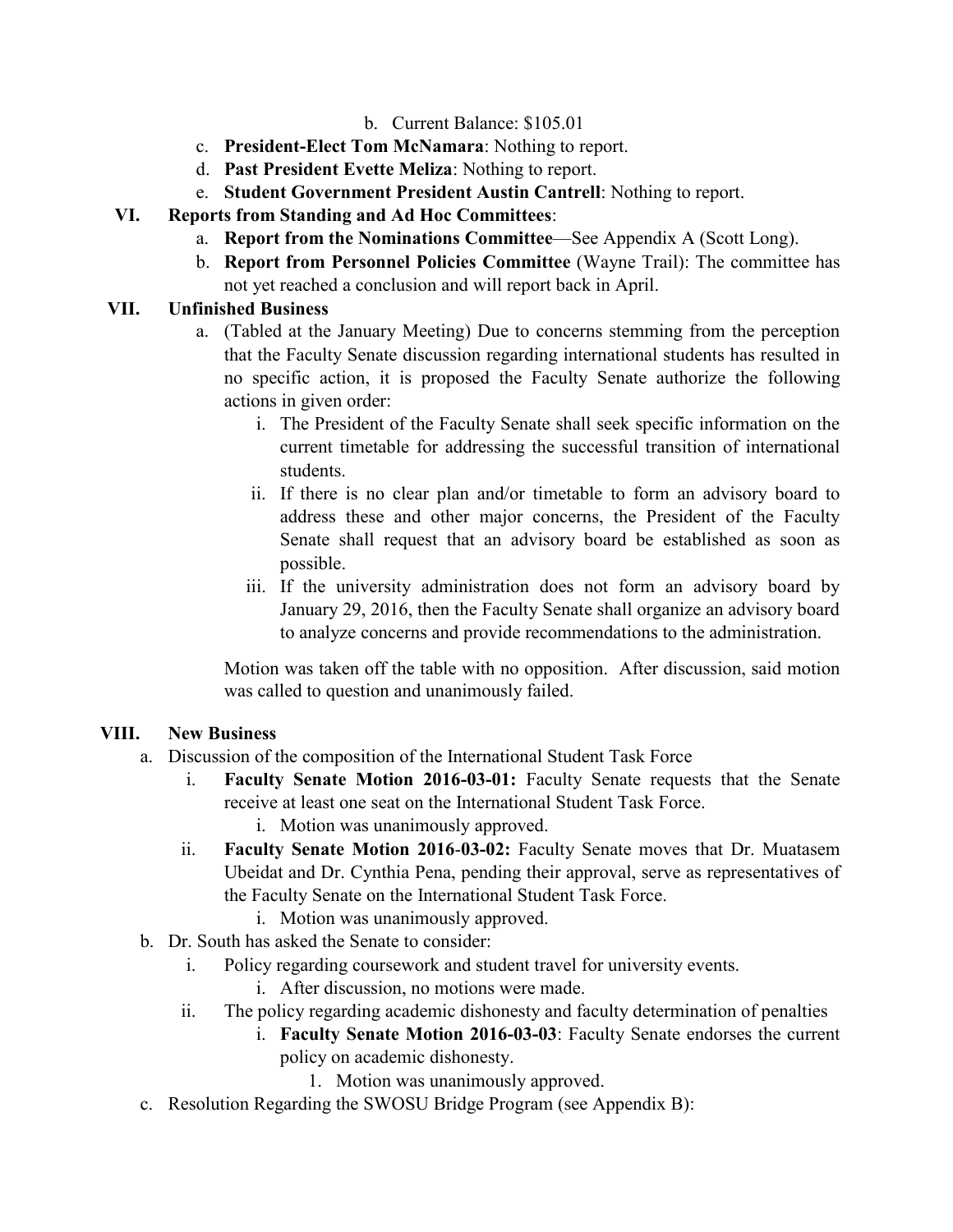i. **Faculty Senate Motion 2016-03-04:** Whereas the members of the SWOSU Faculty Senate are most concerned regarding the creation of a new academic division by this administration with no faculty input whatsoever,

Whereas the announcement of SWOSU Bridge was conducted in a manner deliberately embarrassing to the faculty involved in remediation,

Whereas the SWOSU Bridge will involve yet another new administrator,

Whereas the administration of SWOSU has repeatedly added new members to its ranks in difficult financial times and even appointed these administrators to positions in departments that had no input in their hiring,

Whereas the general tone of the administration has been one of contempt for faculty,

Whereas the SWOSU administration has abandoned any semblance of shared governance, therefore,

Be it resolved that the SWOSU Faculty Senate condemns the actions of the administration, condemns the creation of SWOSU Bridge, and calls for immediate removal of the plan to create the SWOSU Bridge division.

- i. Motion was voted on using a ballot count. Results of said ballot count were 6 in favor, 1 abstention and 21 against. Motion failed.
- IX. **Adjournment**: Meeting adjourned at 3:20 by a voice vote with no opposition.
- X. **Next meeting**: Friday, April 29, 2016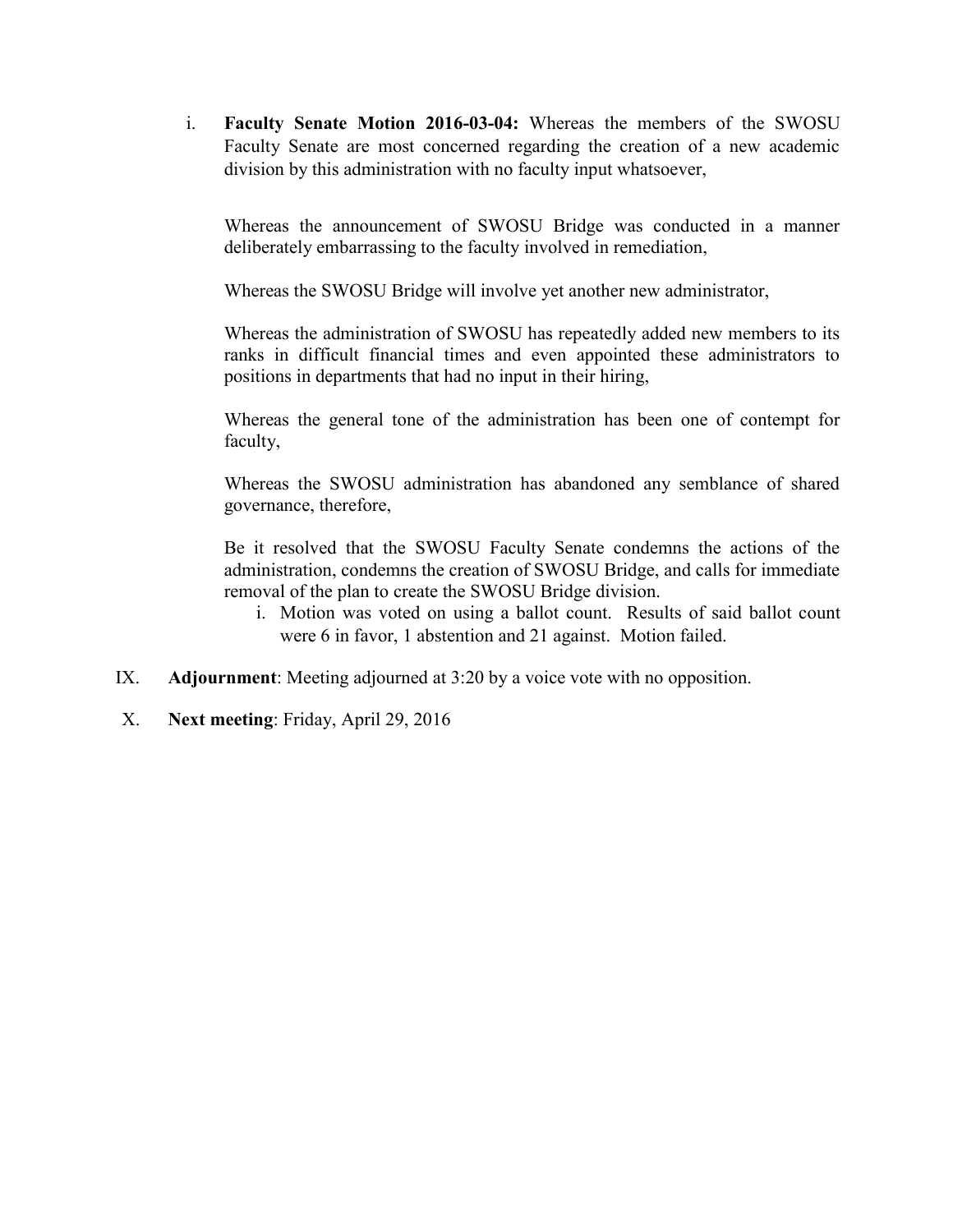#### Appendix A

Report of the Faculty Senate Nominating Committee 25 March 2016

There are a total of twenty-nine (29) committee openings on University committees with Faculty Senate involvement. These are as follows:

Academic Appeals Committee -- Reviews the procedural fairness of an instructor's grading policy upon the filing of a written student academic appeal. The committee also reviews student requests to change a grade to a withdrawal (W) or grade change requests in the event that the instructor of record is no longer employed by the university. Five (5) openings

Academic Suspension Appeals Council -- Develops policies governing student advisement within the framework of Regents' retention regulations, and serves as an appellate committee on student academic status. The council meets before classes start each semester (fall, spring, and summer) and other meetings are scheduled as needed.

Three (3) openings – Faculty Senate nominates "at least three" candidates

Appellate Committee on Dismissal of Tenured Faculty and Grievance Committee -- Hears appeals of dismissed tenured faculty members when hearings are requested, and hears grievances when filed.

Five (5) openings – Faculty must be tenured to serve on this committee

Benefits Committee -- Promotes programs that will contribute to the health and wellness of all University employees and their families; studies and reviews all employee benefit programs at Southwestern Oklahoma State University and makes this information available to SWOSU community; gathers faculty and staff input on all University benefit programs; and reviews annually University-sponsored benefits, and the RUSO benefit programs, and make recommendations through proper channels regarding such benefits.\ Three (3) openings – College Specific, the following are needed Pharmacy – one  $(1)$  opening Arts and Sciences – one (1) opening Professional and Graduate – one (1) opening

Bernhardt Award Selection Committee -- Selects an outstanding faculty member to recognize. Three (3) openings, College Specific Professional and Graduate – one (1) opening Associate and Applied – one (1) opening Pharmacy – one  $(1)$  opening Arts and Sciences – Dr. Kevin Collins

Campus Environmental Committee -- Promotes environmental awareness, resource conservation, and recycling of certain materials. One (1) opening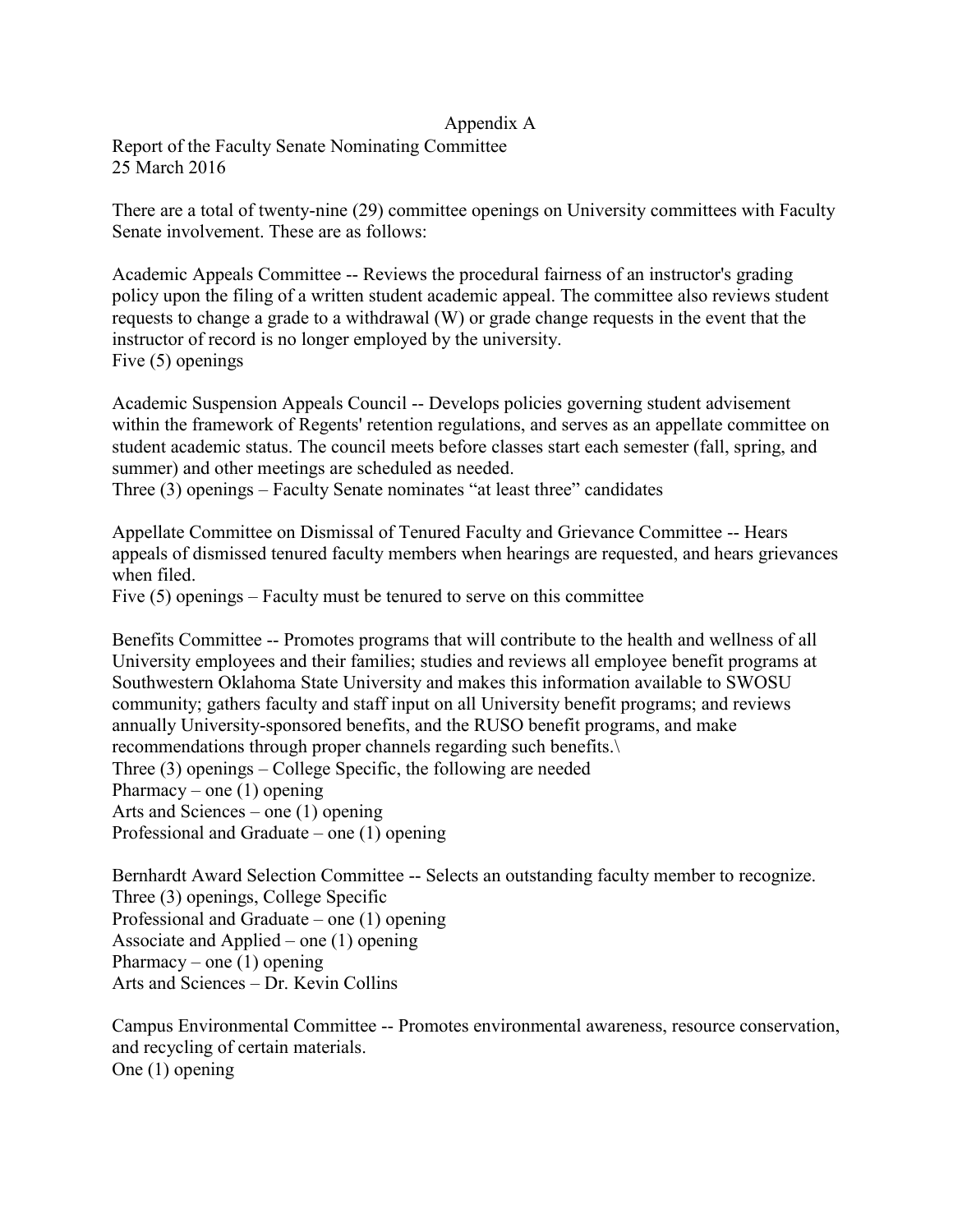Excellence in Teaching and Learning Committee - Supports the CETL mission in their commitment to student learning and quality education by engaging faculty in reflective practices promoting innovations in teaching and learning in traditional and online formats. ETLC collaborates with faculty to foster a dialogue about teaching strategies, methods, and policy recommendations which promote student learning and academic quality. ETLC will meet regularly either in person, virtually, or both.

Three (3) openings, College Specific Pharmacy – one  $(1)$  opening Professional and Graduate – one (1) opening Arts and Sciences – one (1) opening

Faculty Development Committee -- Encourages excellence in teaching and scholarly activities. This committee will offer programs to enable the faculty to improve personal and professional qualities as educators. Program content will encompass: teaching, research, and new faculty orientation.

Two (2) openings, College Specific Arts and Sciences – one (1) opening Associate and Applied – one (1) opening

Financial Assistance Advisory and Appeals Committee -- Acts as an advisory committee to the student financial assistance officer, hears appeals, and recommends disposition of student grievances related to financial assistance awards.

One (1) opening

Intellectual Property Committee -- Disseminates information to the faculty regarding laws and policies regarding copyrights and the use of intellectual property. The Committee monitors general University compliance.

Three (3) openings

FACULTY SENATE OPENINGS

President-Elect Secretary-Treasurer Senators – There is a discrepancy regarding current senators and their term expirations. According to the University Standing Committees List, the following senators terms expire at the end of this academic year: Arts and Sciences – Dr. Pena, Mr. Bradshaw, Dr. Bessinger (not a senator?) Dr. Aspedon (retired and not here) Pharmacy – Drs. Kessler and Ramos Associate and Applied – Ms. Davis Professional and Graduate – Ms. Young, Dr. Meliza, Dr. Edwards, Ms. Wald, Dr. Wald, Mr. Bryant, and Ms. Blatnick However, according to the Faculty Senate Information, the following senators terms expire at the end of this academic year: Arts and Sciences – Dr. Castle (Biology), Mr. Bradshaw and Dr. Pena (Language and Literature), Dr. Bessinger (Music – not a senator?) Pharmacy – Drs. Kessler and Ramos Associate and Applied – Ms. Coker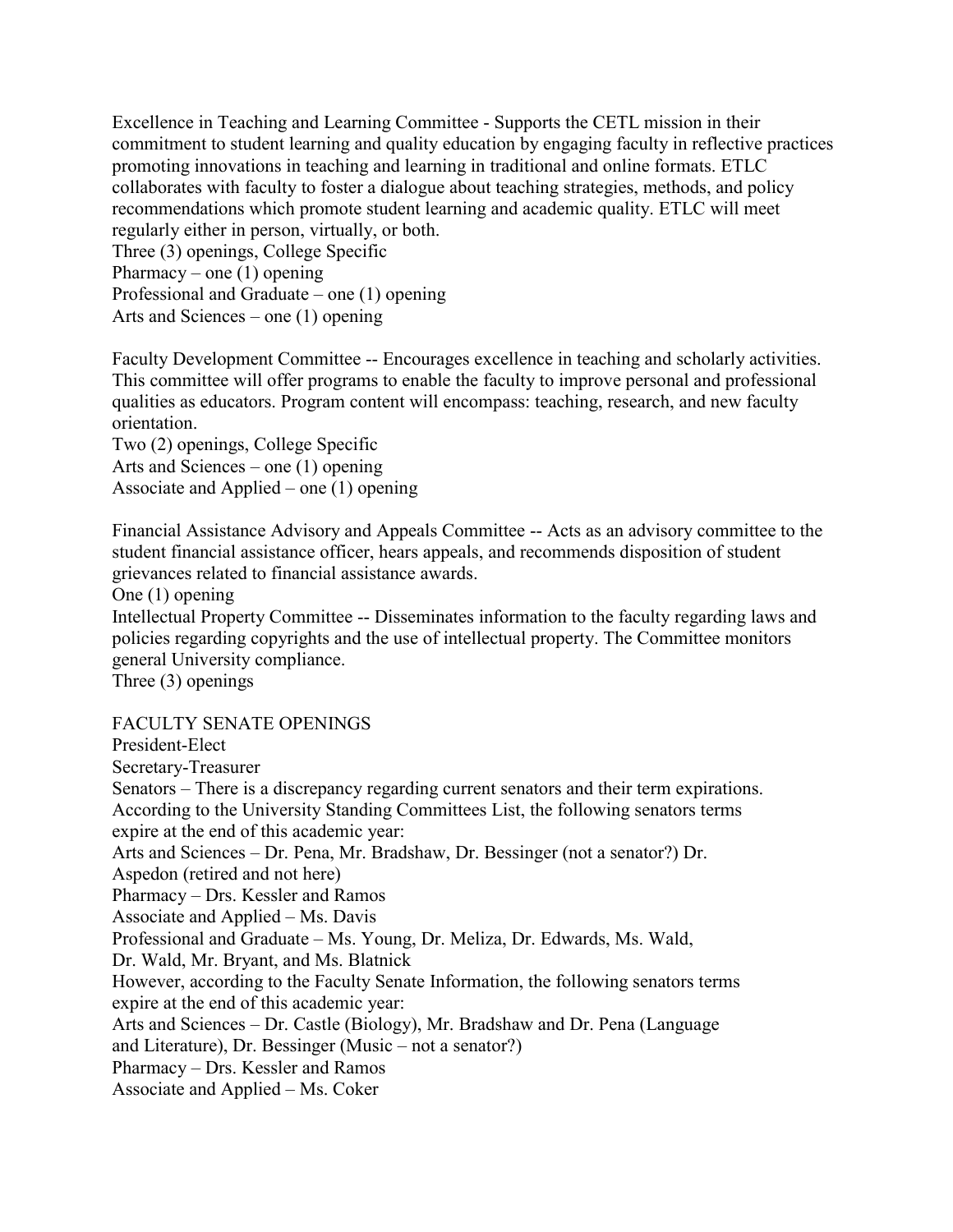Professional and Graduate – Mr. Mahlock (Allied Health), Dr. Meliza (Education), Dr. Edwards (Psychology), Dr. Wald (Computer Science/ Entrepreneurship), Mr. Bryant (Industrial/Engineering Technology), and Ms. Blatnick (Nursing)

Respectfully Submitted, Scott F. Long, R.Ph., Ph.D. Chair, Nominations Committee